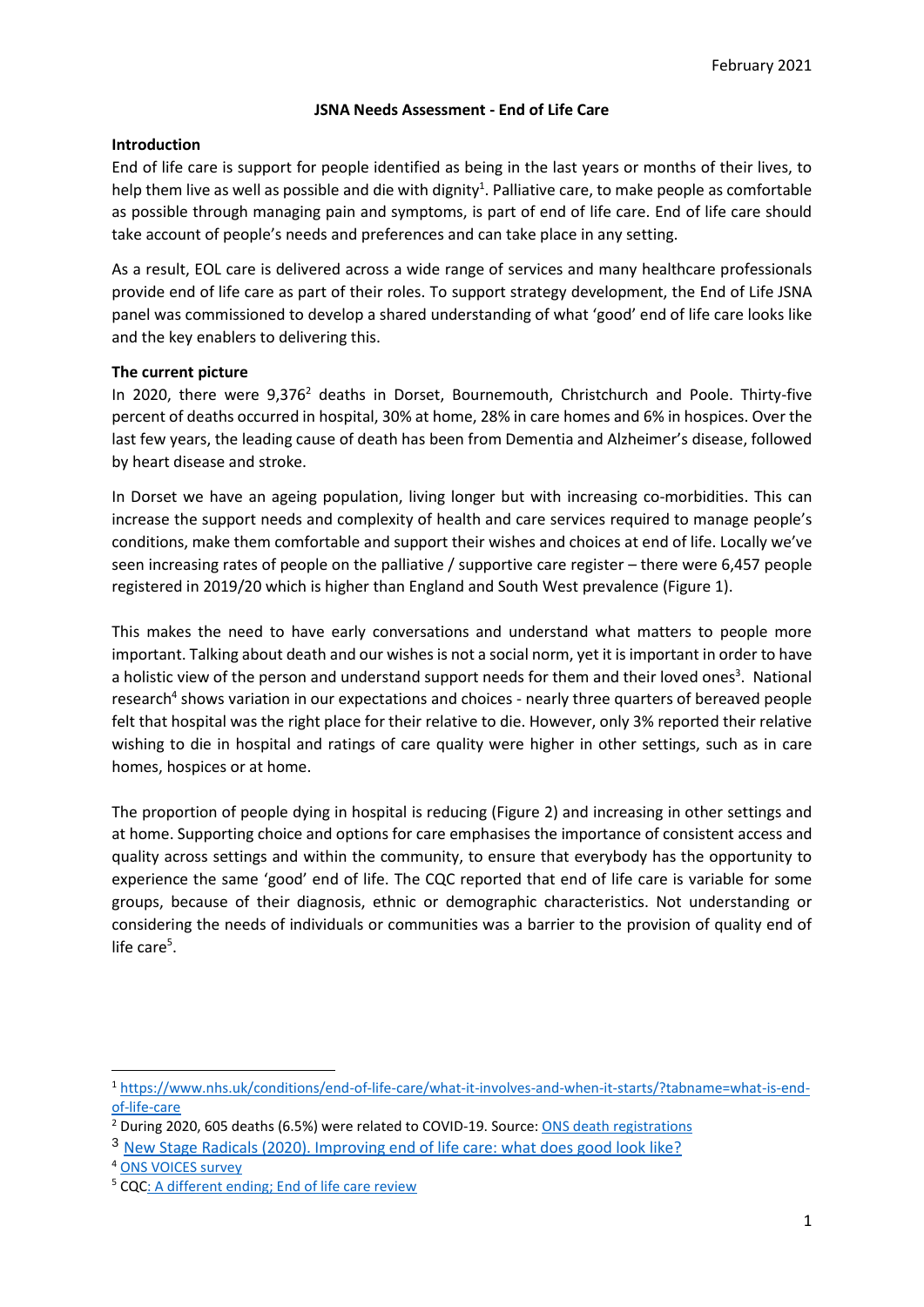### February 2021



### **The current picture - Local insights**

Reflecting local and national data, the importance of these elements was re-iterated through workshops with local end of life care practitioners and health and care partners. When setting out to describe what 'good' end of life care looks like from their perspective, key elements included;

- **Personalisation of service and providing 'what matters'** is a central element to enabling a 'good' end of life
- **Relationship building and trust** is crucial to engagement and having early and open conversations with people, their families and loved ones
- **Partnership working and shared communication** between organisations allows them to build a 'full' picture of the person and co-ordinate care where multiple services may be involved to meet needs
- **Staff support and resilience** as supporting end of life care is emotionally demanding, particularly where this is not a regular experience in your day-to-day role.

In addition, workshop participants reflected on their experiences during the COVID-19 pandemic. Although experiencing many challenges through this period, it was felt the pressing need to discuss end of life options facilitated early and open conversations. In addition, the necessity to move to digital working facilitated communication and information transfer.

These local insights highlighting 3 key challenges for delivering end of life care (Figure 4);

#### **1. Appropriate and timely End of Life care is dependent upon excellent inter-service relationships**

**2. Having a clear care plan, understood by all, is essential to support a good end of life and a sign that the system is well functioning.**

**3. Workforce wellbeing and resilience is fundamental to overcoming the socio-cultural norms that currently make end of life planning stressful.**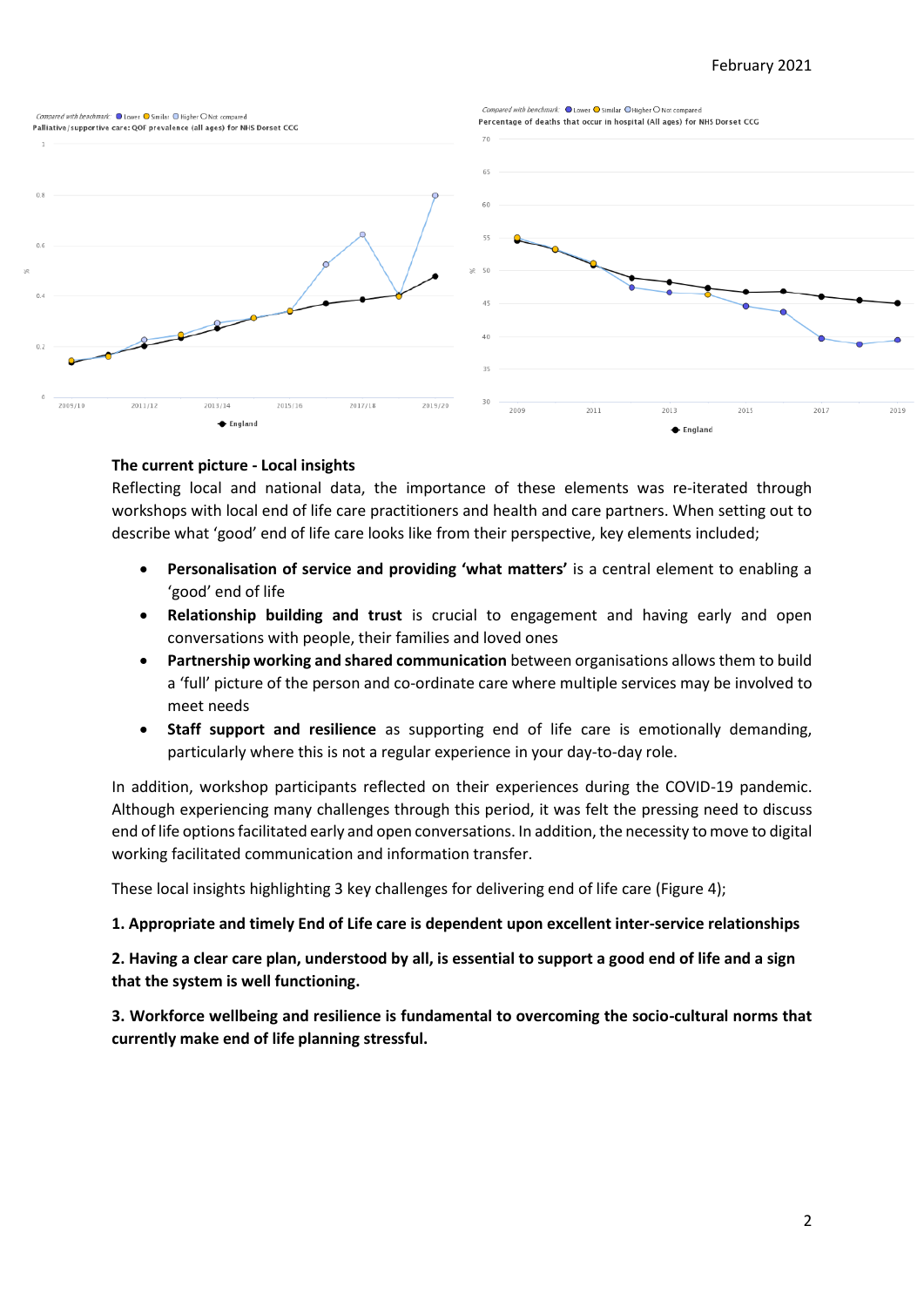

Figure 3: Key enablers of 'good' end of life care

Figure 4: End of Life care – key system challenges

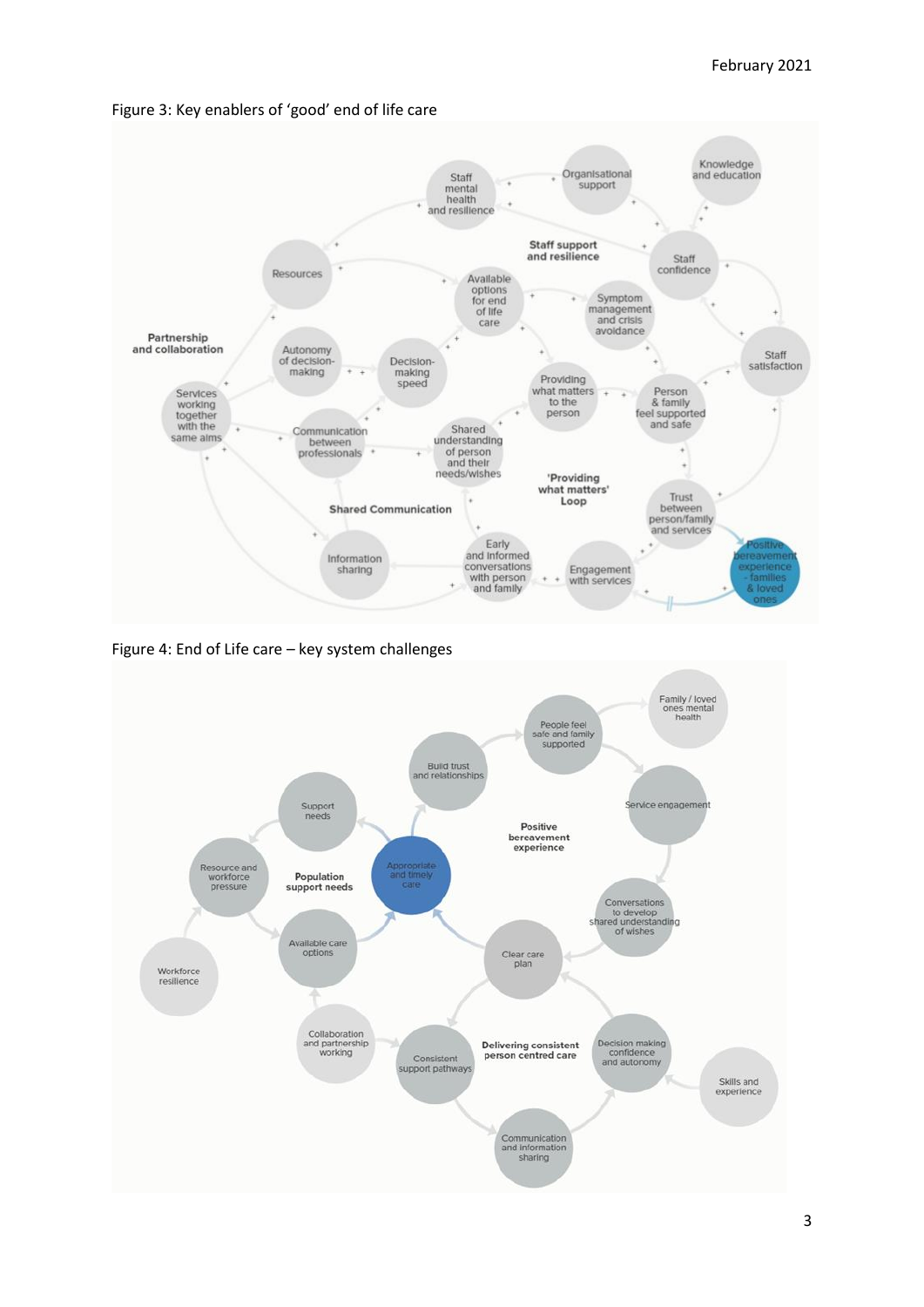### **Future Vision**

There are many policies and guidelines relating to end of life care and quality indicators. There are many overlaps and focus is on timely identification of someone approaching end of life, developing a holistic understanding of needs and supporting them to die well in a place and manner of their choosing through a multi-disciplinary approach<sup>6</sup>.

The national palliative and End of Life Care Partnership also set out ambitions for end of life care. Their 6 ambitions focus on fair access to care for all individuals, co-ordinated care where all staff are prepared to support, and communities who are prepared to help support each other<sup>7</sup>.

As depicted in our key challenges (Figure 4), supporting needs and providing care options places pressures on systems resources and workforce. National policy research<sup>8</sup> highlights focus on primary and community based end-of-life care generates longer term pay-off for the whole health and care system due to a) evidence this type of care is most effective b) is of lower cost than hospital based care and c) evidence of better wellbeing outcomes for the person receiving this type of care.

Locally, throughout the workshop process two desired outcomes were repeatedly raised;

- **Shifting system norms towards understanding 'what matters'** making it the norm to ask people what matters to them and why
- **Developing a full understanding of the current system structure** to clearly articulate the offer across the system and how this is accessed

Key areas that were identified as providing potential leverage to overcome the key challenges and achieve the vision for 'good' end of life care included;

- **Improving communication between agencies –** developing communication links and methods across the whole system, including community and voluntary sectors, building opportunities for working together and to build relationships
- **Increasing collaboration** across the whole system including the voluntary sector
- **Developing a shared End of Life Care strategy** through open discussions across all sectors and partners and looking at how to work better together

These are not insights exclusive to the End of Life Care system. [Research with staff across a variety of](https://public.tableau.com/profile/public.health.dorset#!/vizhome/InterviewingTableauStoryboardWebV2/JSNAInterviewingDashboard)  'front-[line' roles](https://public.tableau.com/profile/public.health.dorset#!/vizhome/InterviewingTableauStoryboardWebV2/JSNAInterviewingDashboard) highlighted, from their view, developing partnerships and collaborations being essential to mitigate system demands and pressures. Partnerships can take many forms, but to be effective need strategic level 'buy-in' to vision and processes alongside the development of trusting and communicative 'on the ground' relationships. Examples of success had both elements in place.

# **Closing the Gap**

The JSNA End of Life Panel expressed interest in developing a shared vision for end of life care and progressing a shared strategy to approaching some of the raised challenges.

<sup>6</sup> National policies; [NICE guidance,](https://www.nice.org.uk/guidance/ng142/chapter/Recommendations) [GOLD Standards Framework,](https://www.goldstandardsframework.org.uk/) [Department for Health End of Life care](https://assets.publishing.service.gov.uk/government/uploads/system/uploads/attachment_data/file/536326/choice-response.pdf)  [commitment](https://assets.publishing.service.gov.uk/government/uploads/system/uploads/attachment_data/file/536326/choice-response.pdf)

<sup>7</sup> [Ambitions for Palliative and end of life care](http://endoflifecareambitions.org.uk/wp-content/uploads/2015/09/Ambitions-for-Palliative-and-End-of-Life-Care.pdf)

<sup>&</sup>lt;sup>8</sup> Institute for Public Policy Research; [End of Life care in England, 2018](https://www.ippr.org/files/2018-05/end-of-life-care-in-england-may18.pdf)